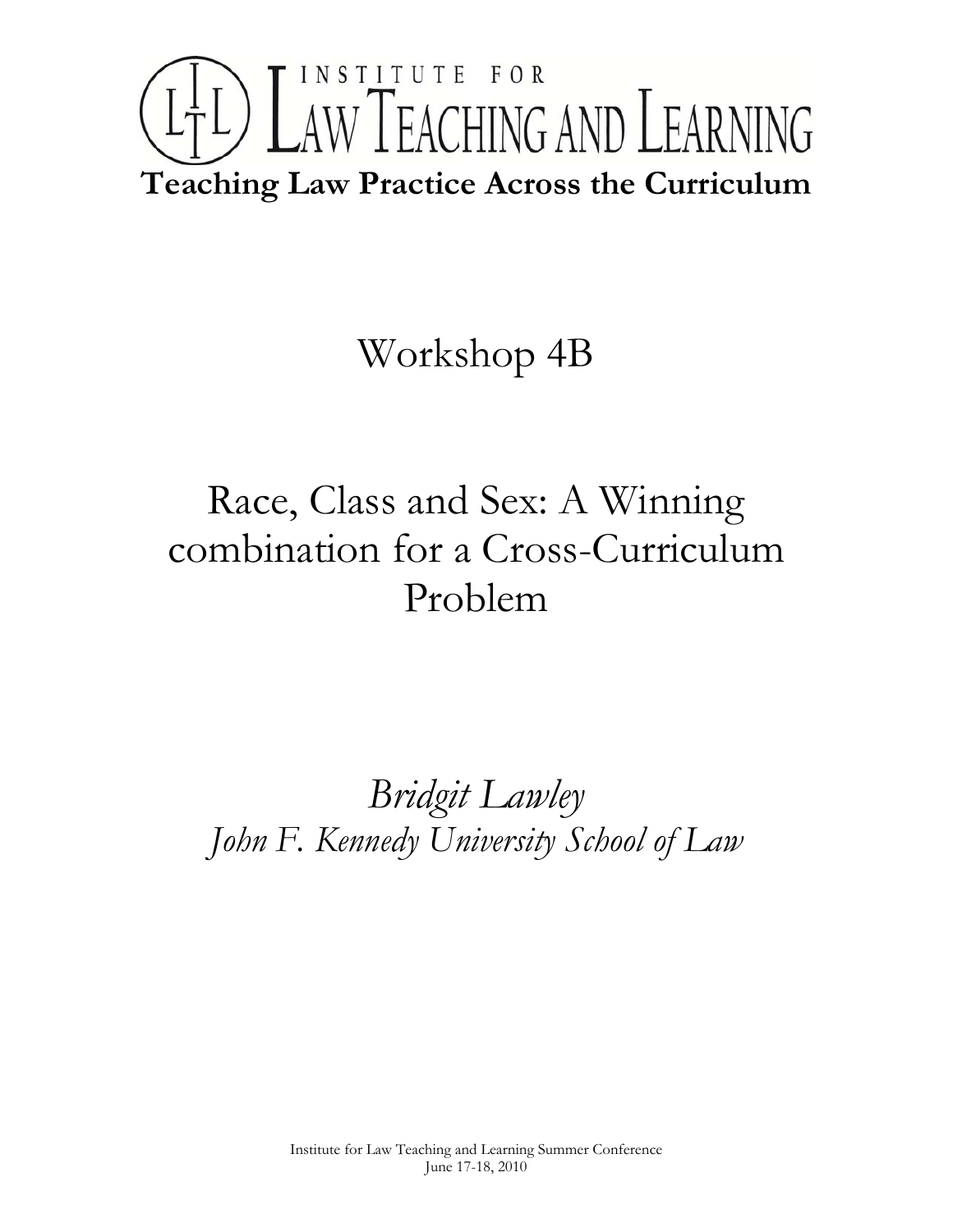#### **FACTUAL SUMMARY CROSS-CURRICULUM PROBLEM**

In December 1997, two couples met in the lobby of a fertility clinic in New York City run by Dr. Lillian Nash. Deborah Perry-Rogers, a 33 year-old Black woman, and Donna Fasano, a 37 year-old white woman, had come to clinic to undergo the process of in vitro fertilization.

The Rogerses and Fasanos returned to the clinic in April 1998. While the women were undergoing the necessary medical procedures, their husbands Robert Rogers and Richard Fasano, chatted in the waiting room.

The clinic implanted fertilized eggs in both women's uteruses. Donna Fasano became pregnant; Deborah Perry-Rogers did not. Deborah's unused eggs were supposed to be destroyed. Due to a mix-up by one of the clinics embryologists, however, Donna Fasano was impregnated by one fertilized egg from her husband and one fertilized egg from the Rogerses. Dr. Michael Obasaju, the technician in charge of Ms. Fasano's in vitro procedure, realized immediately that he had made the mistake. If he had informed the Fasanos immediately, the fertilized eggs could have been rinsed from Ms. Fasano's uterus. Dr. Obasaju waited until May 1998, when he learned that Ms. Fasano was pregnant, until he informed Dr. Nash of the mix-up.

Dr. Nash immediately notified both couples of the mix-up. Deborah Perry-Rogers plunged into a serious depression and quit her nursing job. Ms. Fasano was counselled to terminate her pregnancy, but she refused. The Rogerses claim that they tried to contact the Fasanos and that the Fasanos refused to return their calls or communicate with them. The Fasanos claim that the Rogerses never tried to contact them until after the children were born.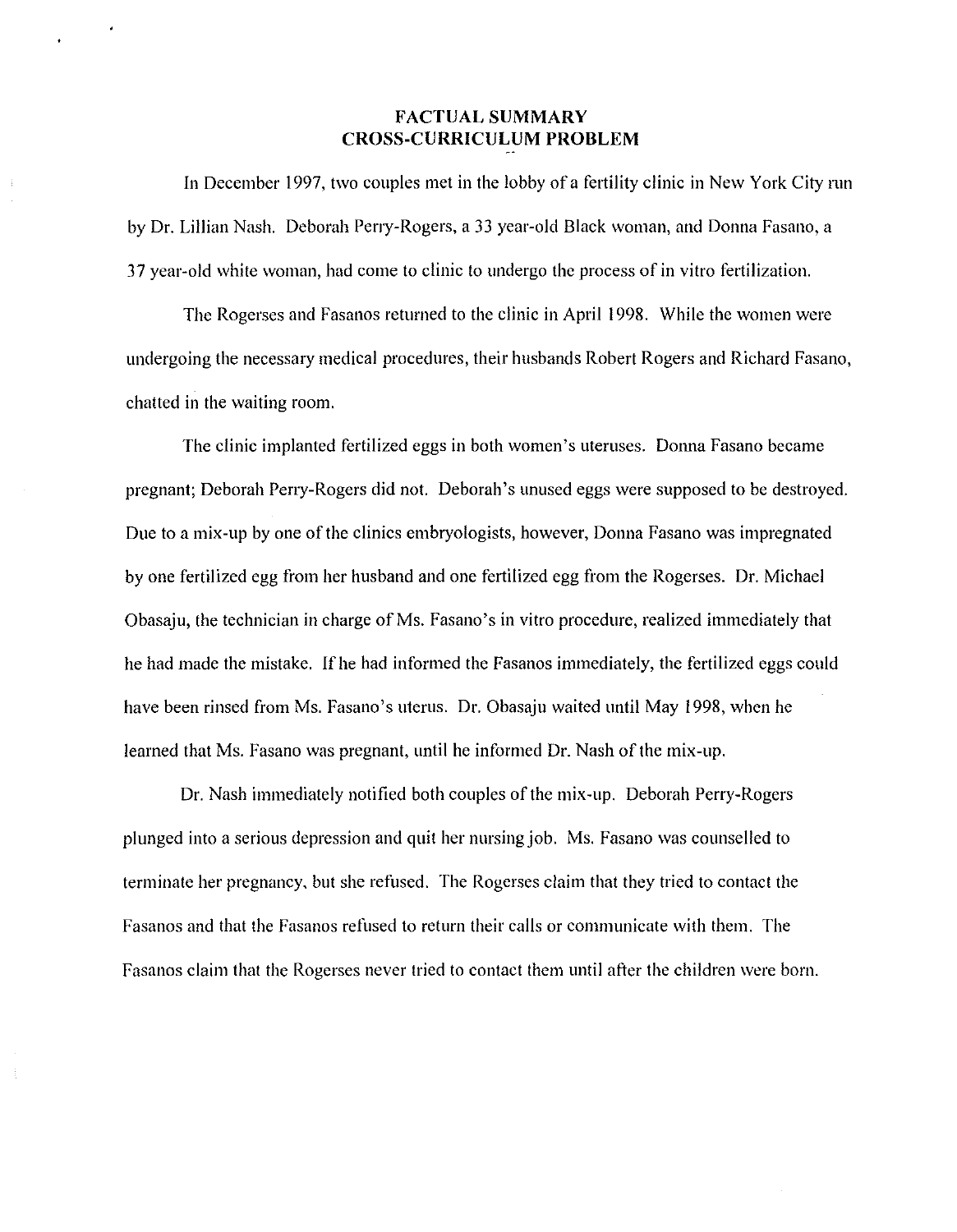On December 29, 1998, Donna gave birth to twin boys  $-$  she named the white child Vincent and the Black child Joseph. After they hired a private detective and located the Fasanos on Staten Island, the Rogerses first saw Joseph on April 10, 1999.

On May 10, 1999, the day after Mother's Day, the Fasanos relinquished physical custody of Joseph to the Rogerses after the Rogerses filed suit to obtain custody of Joseph. At that time, the couples reached a tentative visitation agreement. The agreement gave the Rogerses physical custody of Joseph; the Fasanos were given visitation rights under the agreement  $\sim$  one weeknight overnight visit per month; one additional eight-hour visit per month; one weeklong visit each summer; alternating holidays. The agreement also included a \$200,000 penalty provision if the Rogerses violated the agreement.

The relationship between the couples quickly disintegrated. Donna refused to call Joseph by the name the Fasanos had chosen for him, Akiel. Donna also continued to refer to herself as "mommy" when speaking with Akiel. The Rogerses then refused to allow the Fasanos to see Akiel. In June 1999, the Fasanos went to court to enforce the visitation agreement.

Each couple had filed an action for medical malpractice, negligence, and breach of contract against Dr. Nash, Dr. Obasaju, and the fertility clinic. This lawsuit was assigned to Judge Diane Lebedeff. The custody dispute was also assigned to Judge Lebedeff. Judge Lebedeff, one of a set of twins, ordered the couples to submit the reports of their experts concerning the connection felt by the twins. When the boys visited each other, they played together, appeared to recognize each other, and reacted to each other's voices and touch. In July 1999, as an interim measure, while waiting for the expert's opinions, Judge Lebedeff ruled that the Rogerses are Akiel's sole parents, that the baby's legal first name is Akiel, and that the Fasanos are entitled to visitation of only four hours every other week at the Rogerses' home.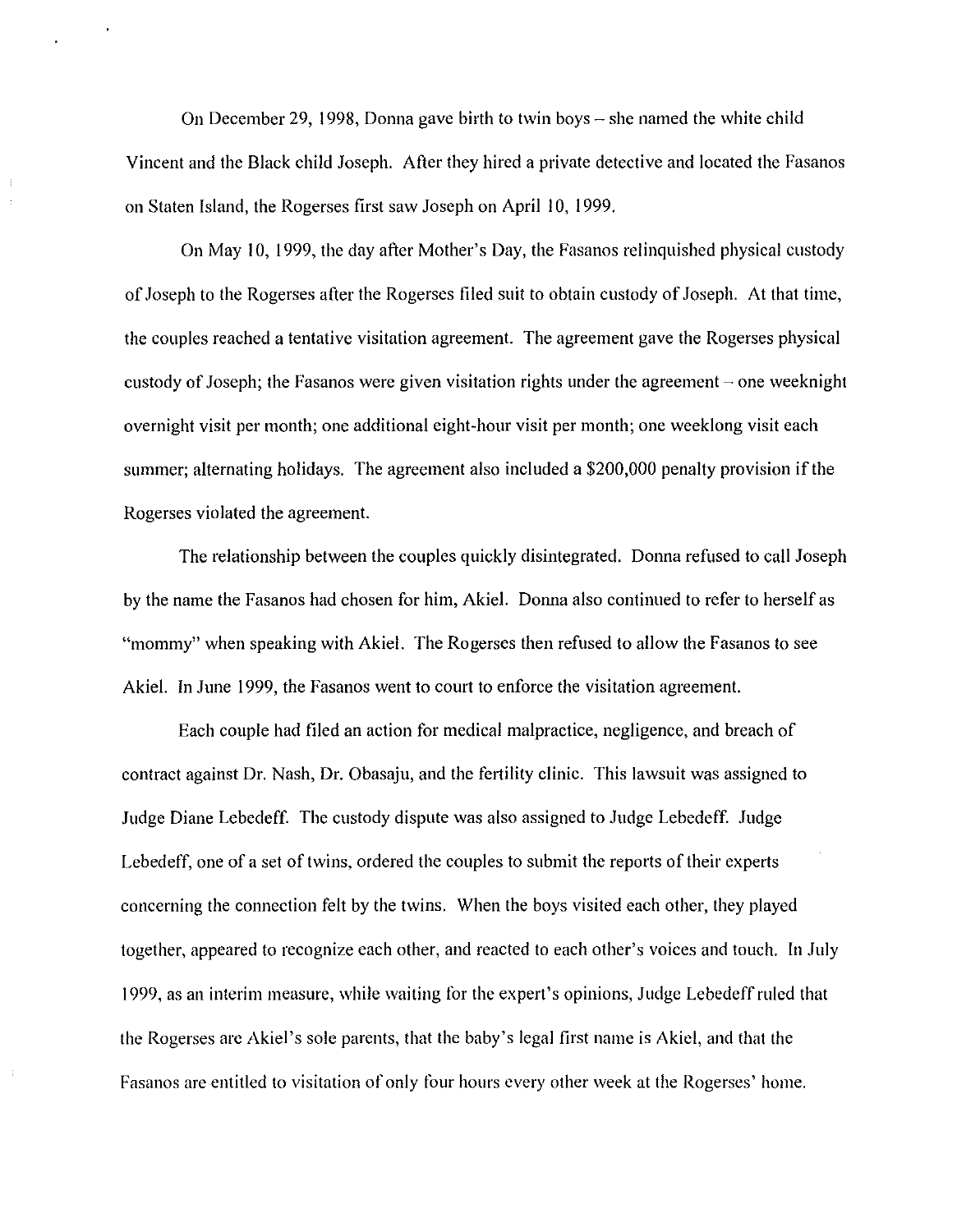As of the latest news report, the interim visitation was in place, each couple was willing to abide by the agreement, and Judge Lebedeff was waiting for the experts' reports to determine if greater visitation between the children should be granted.

 $\bar{z}$ 

 $\bar{\phantom{a}}$ 

 $\frac{1}{3}$  $\frac{1}{4}$ 

 $\mathcal{A}^{\mathcal{A}}$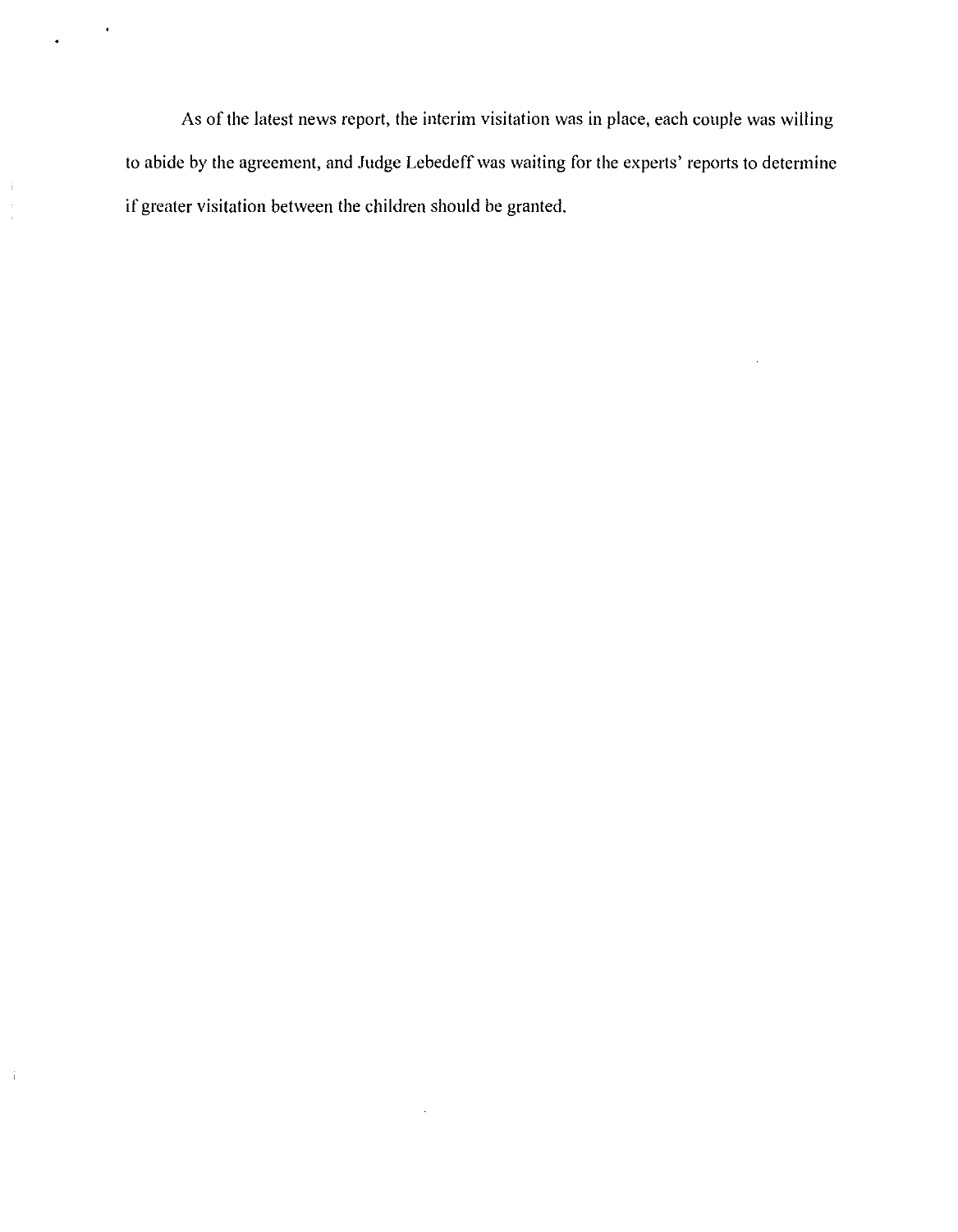

Vincent Fasano and Akiel Richard Rogers

 $\frac{1}{2}$ 

 $\frac{1}{2}$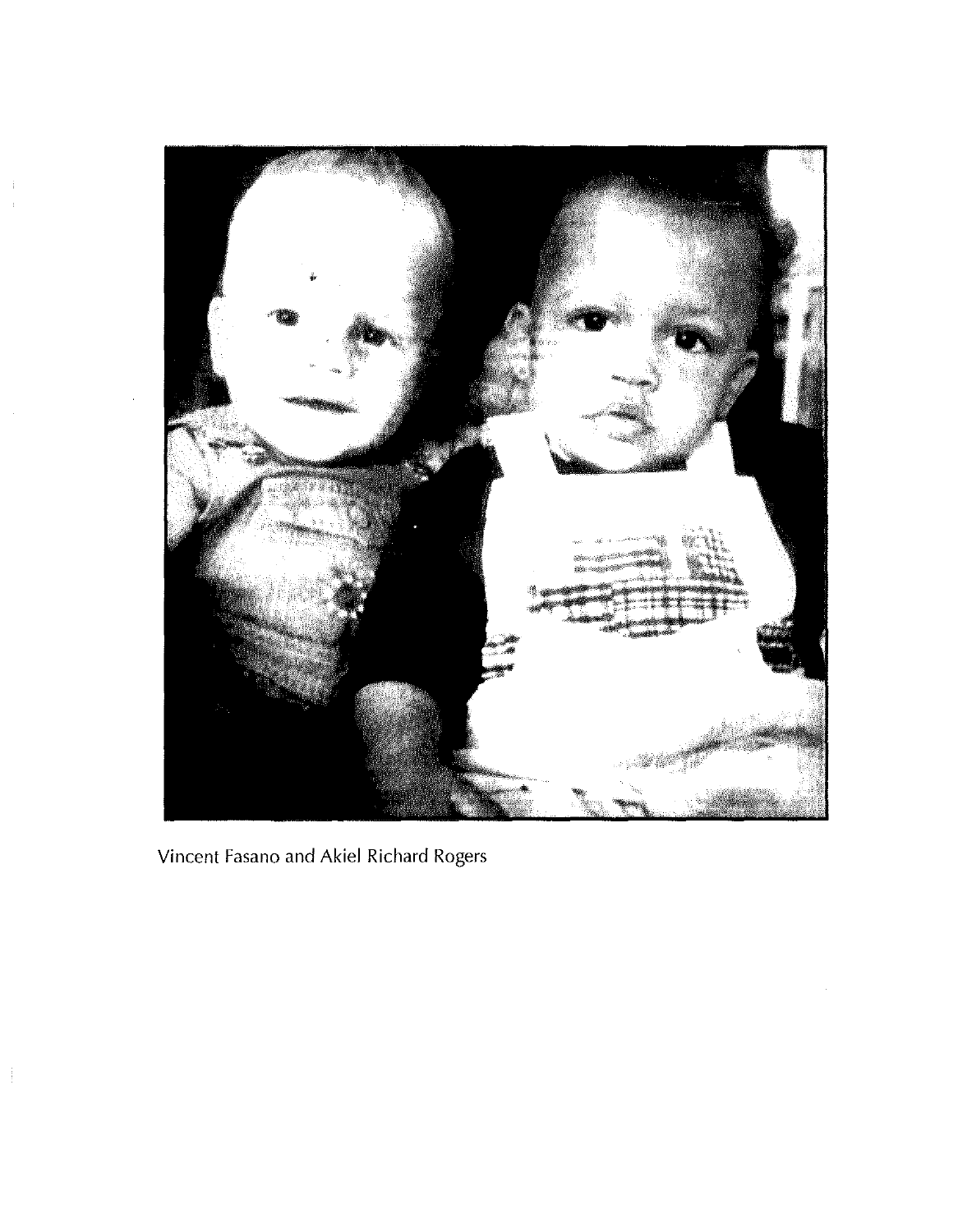#### **Roxas v. Marcos**

89 Hawai'i 91, 969 P.2d 1209(1998).

**LEVINSON**, **J**.

 $\frac{1}{2}$ 

[The Estate of a Philippine national Rogelio Domingo Roxas and the Golden Buddha Corporation ("GBC"), a corporation formed by Roxas and

 $\mathcal{L}$ 

Î.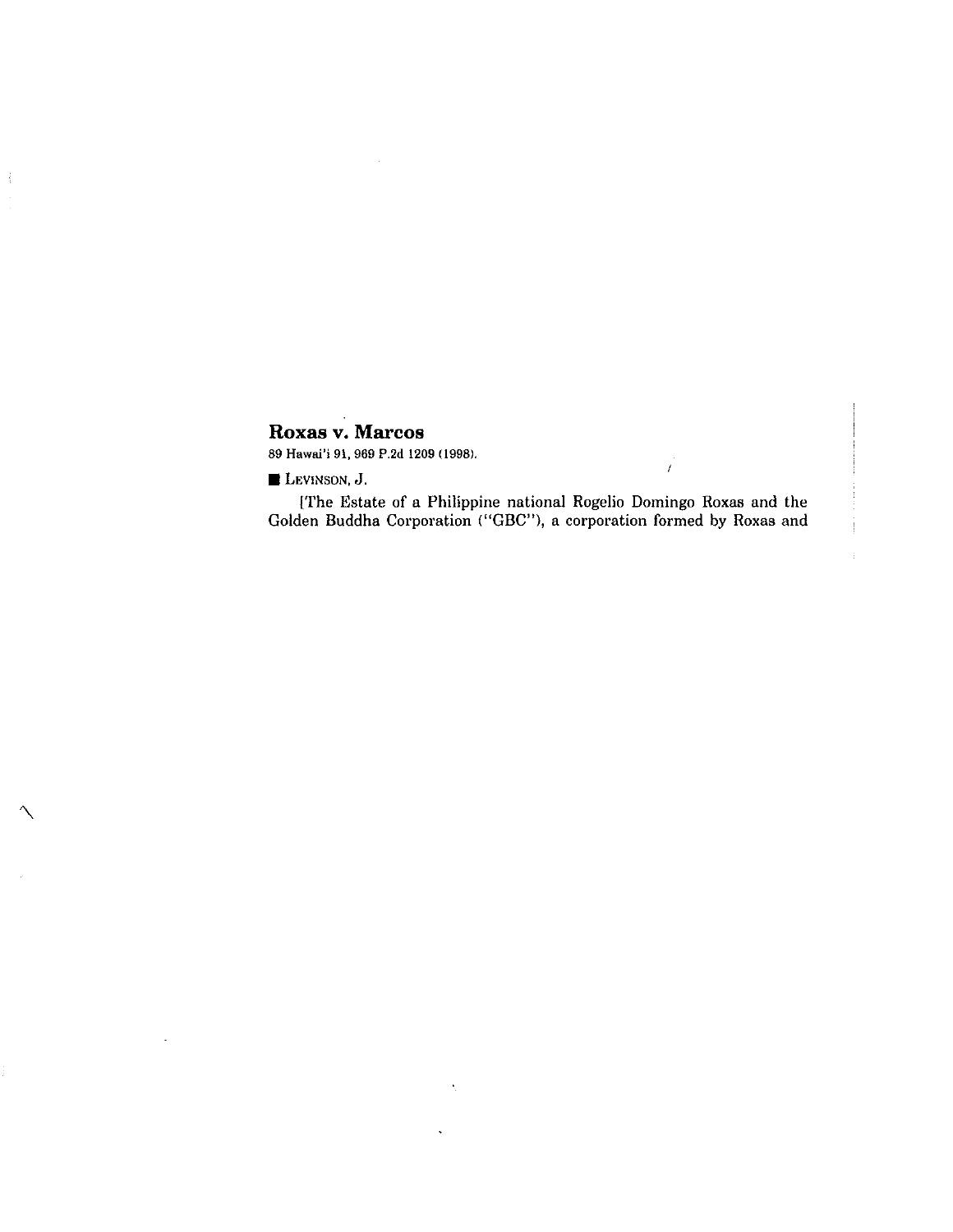

Tuesday, February 29, 2000



Associated Press

Former Philippines first lady Imelda Marcos scrapes the outer layer of a statue of Buddha to allegedly show that it is not made of gold in this 1996 file photo. Attorney James Linn, right, reacts during an inspection at a courthouse vault where the statue was being kept.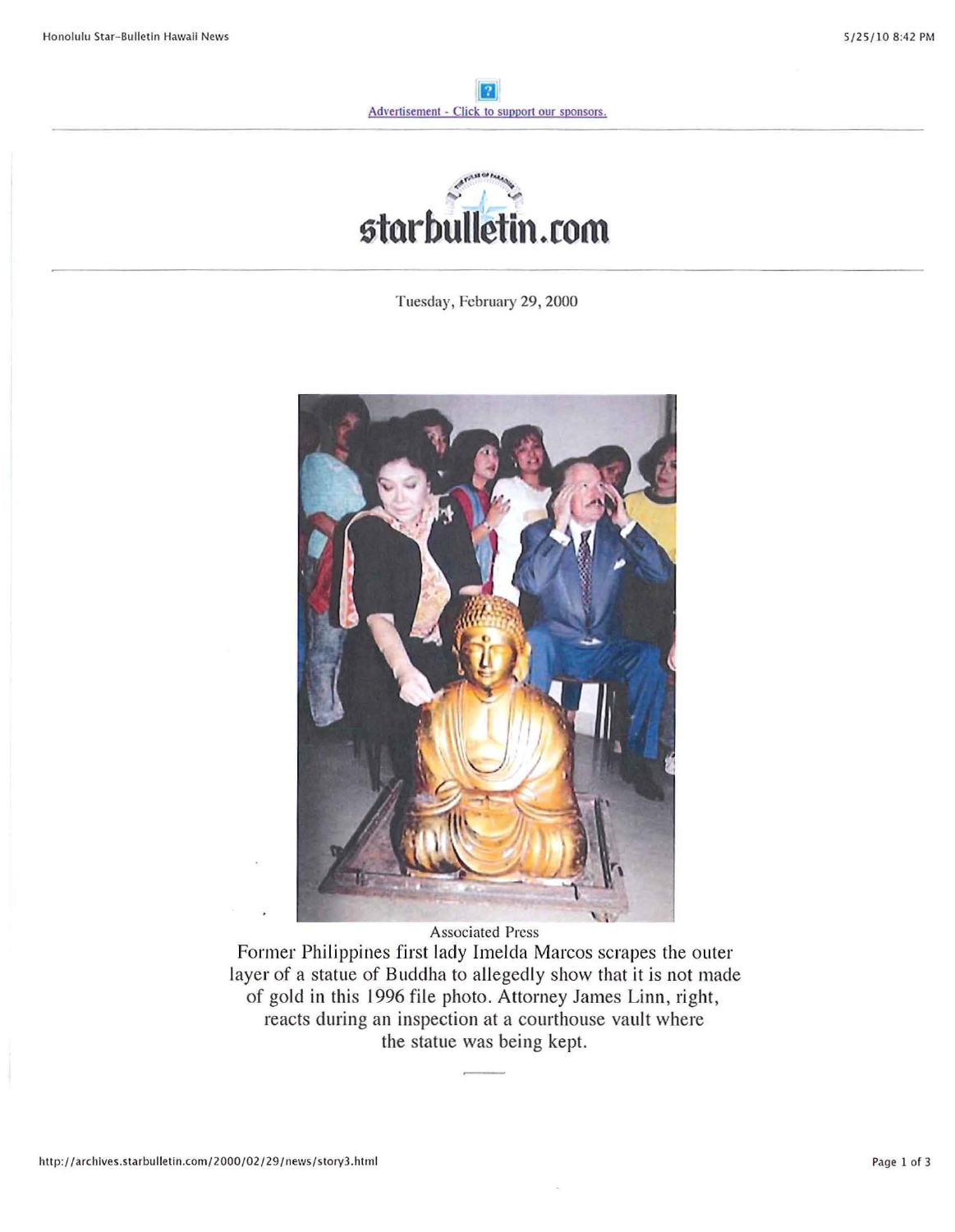# **Lawyers debate value of stolen gold**

### **The estate of a treasure hunter battles the estate of Philippine dictator Ferdinand Marcos**

By Susan Kreifels Star-Bulletin

**AAA**

Attorneys argued yesterday about how a Circuit Court judge should determine the value of a golden Buddha statue and 17 bars of gold that a Filipino treasure hunter said was stolen from him by the late Philippine President Ferdinand Marcos.

Los Angeles attorney Daniel Cathcart, representing the estate of now-deceased treasure hunter and locksmith Rogelio Roxas and the Golden Budha Corp., argued before Judge Marie Milks that the gold should receive the highest value between the time it was stolen and 1986, when Marcos was deposed and arrived in Hawaii to live in exile.

Using the highest price of gold, reached in 1980, would value the Buddha and bars at \$84.6 million, Cathcart said outside the courtroom. That compared to a value of \$5 million, based on values the defense would argue for, he said.

Oklahoma lawyer James Linn, representing the Marcos estate, argued that the value should be based on the price of gold at what would have been a reasonable time for Roxas to replace it, which he said Roxas could have done anytime.

But Cathcart said neither Roxas, nor any reasonable investor, would have replaced the gold while Marcos was still in power and could have stolen it again.

Milks instructed the attorneys to present written facts by March 31 that would determine a reasonable time it would have taken an investor to replace the gold.

The Roxas estate and the Golden Budha Corp. won the largest judgment in history -- \$40.5 billion -- against Marcos in 1996 for the theft of the statue and bars. In November 1998, the Hawaii Supreme Court reversed \$22 billion of the jury award, saying the evidence was too speculative to support a specific amount. The court ordered a new trial to determine the value of the gold.

The Atlanta-based Golden Budha Corp. represents the claims of Roxas, who said that in the 1970s he discovered the boxes of golden bars and the one-ton statue. The treasure had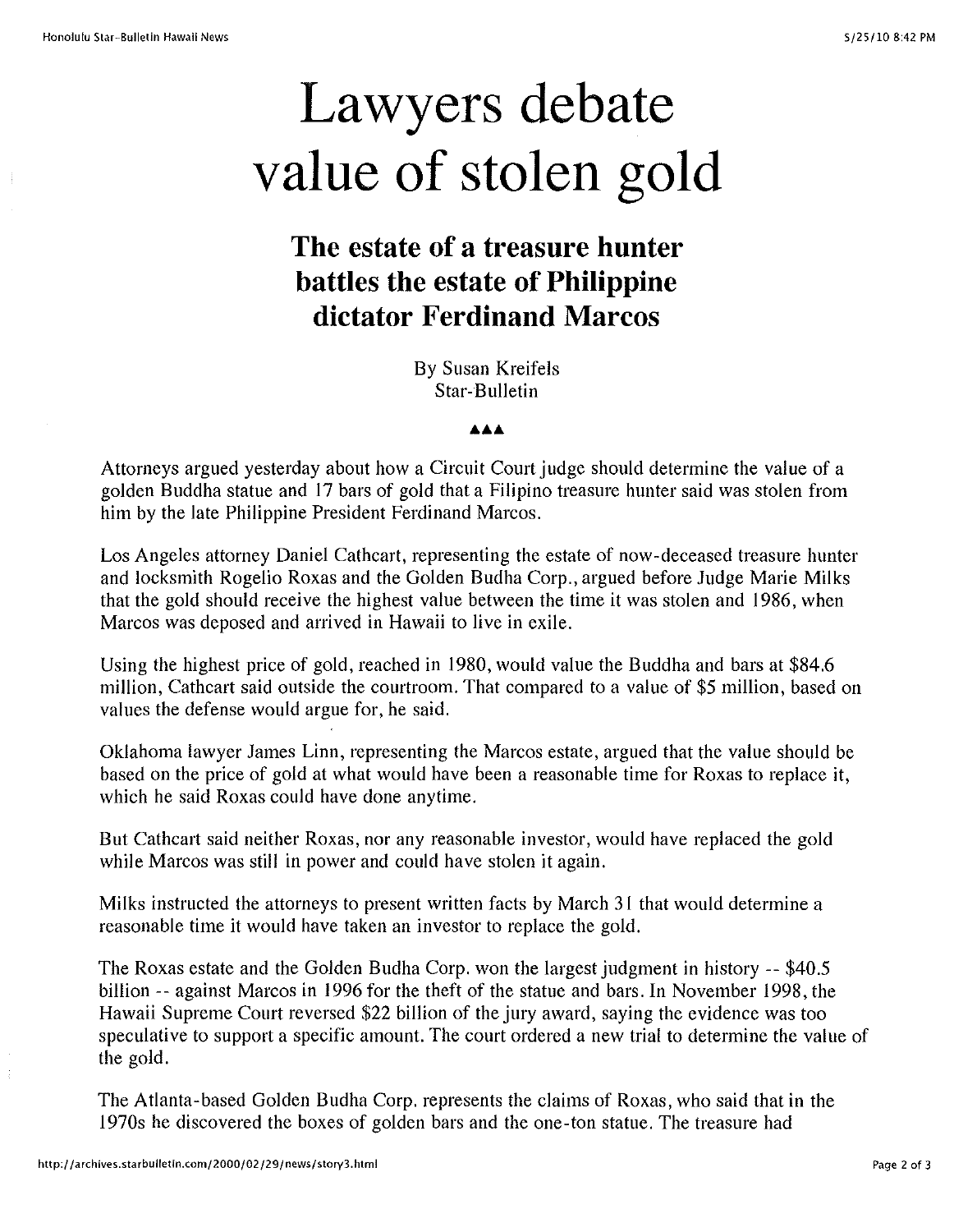originally been taken from Asian countries during World War II by Japanese Gen. Tomoyuki Yamashita and hidden in tunnels about 150 miles north of Manila.

Roxas said Marcos ordered soldiers to steal the statue and gold bricks from his house and then jail and torture him. Roxas and the Golden Budha Corp. filed suit against Marcos and his wife Imelda in 1988 while they were living in Hawaii. The Circuit Court jury found Ferdinand Marcos liable but absolved Imelda.

The jury awarded the Roxas estate \$6 million in damages for battery and false imprisonment, and also awarded the Golden Budha Corp. damages of \$22 billion for the gold bullion and \$1.45 million for property that included the statue. With interest, the jury award swelled to more than \$40 billion.

#### E-mail to City Desk

**Text Site Directory:**  $[News] [Business] [Features] [Sports] [Editorial] [Do It Electric!]$ [Classified Ads] [Search] [Subscribe] [Info] [Letter to Editor] [Stylebook] [Feedback]

> © 2000 Honolulu Star-Bulletin http://archives.starbulletin.com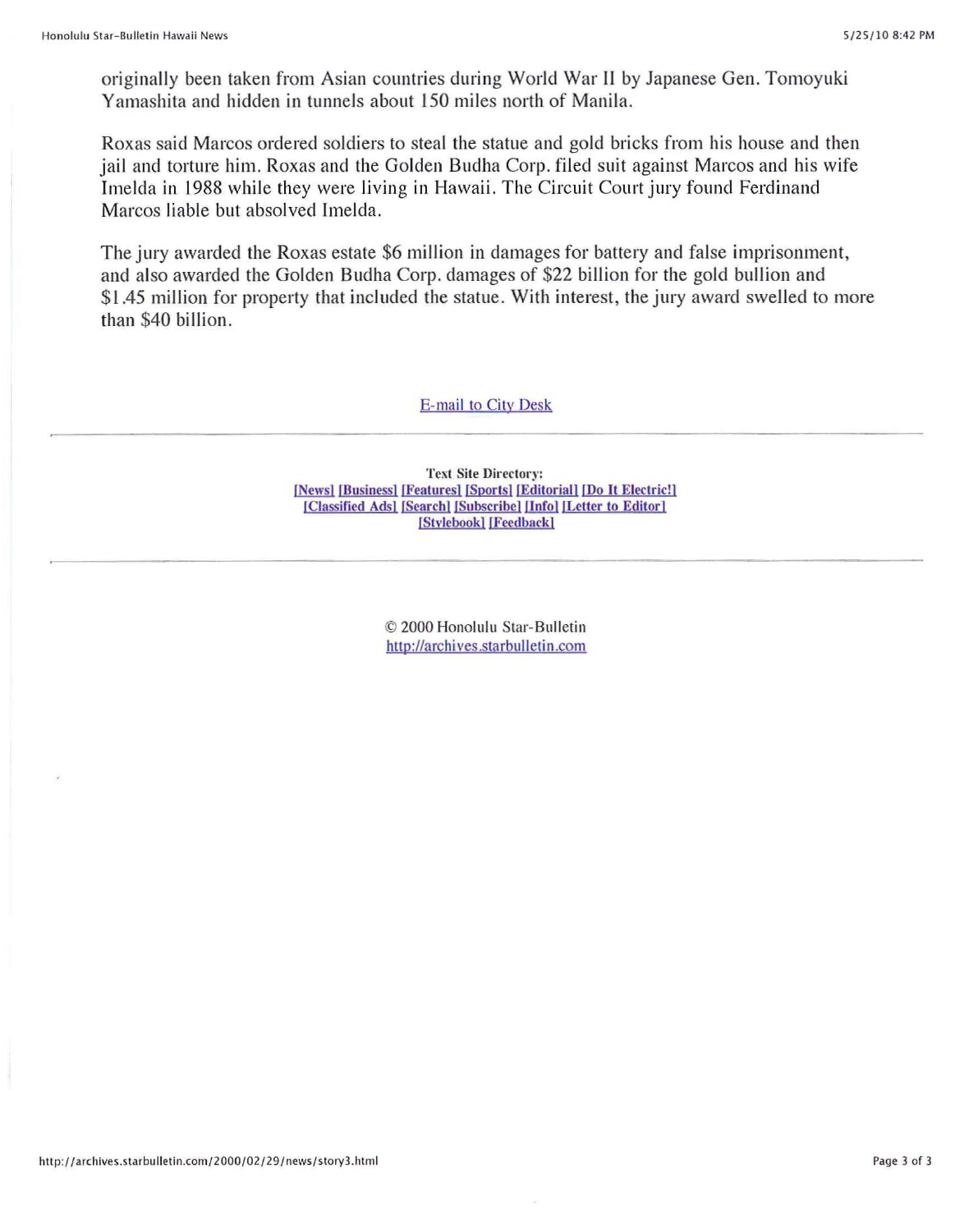#### **89 Hawai'i 91, 969 P.2d 1209, 1998 Haw. LEXIS 420**

Supreme Court of Hawai'i.

#### **Roger ROXAS and The Golden Budha Corporation, a foreign corporation, Plaintiffs-Appellees/Cross-Appellants,**

**v.**

#### **Ferdinand E. MARCOS and Imelda Marcos, Defendants-Appellants/Cross-Appellees.**

No. 20606.

Nov. 17, 1998.

Reconsideration Denied Jan. 28, 1999.

**SUBSEQUENT HISTORY:** Subsequent appeal: Estate of Roxas v. Marcos, 109 Hawai'i 83, 123 P.3d 208 (Hawai'i Nov. 29, 2005) (Table, No. 24605), unpublished/noncitable Declined to extend by: Bianchi v. Savino Del Bene Intern. Freight Forwarders, Inc., 329 I1I.App.3d 908, 770 N.E.2d 684, 264 III. Dec. 379 (III.App. 1 Dist. May 7, 2002) (No. 1-00- 2121)

Distinguished by: Mikelson v. United Services Auto. Ass'n, 107 Hawai'i 192, 111 P.3d 601 (Hawai'i May 12, 2005) (No. 25217)

[\*\*1217] [\*99] **COUNSEL:** Lex Smith, Bert T. Kobayashi, Jr. (of Kobayashi, Sugita & Goda), on the briefs, for defendant-appellant/cross-appellee.

On the briefs: Imelda Marcos, and Stephen R. Johnson (Law Office of Linn & Neville of Oklahoma City, OK), appearing Pro Hac Vice.

On the briefs: Ward D. Jones and Alexander T. MacLaren (of Chuck Jones and MacLaren) for plaintiffs-appellees/cross-appellants.

On the briefs: The Estate of Roger Roxas and The Golden Budha Corporation, and Daniel C. Cathcart (Law Office of Magana, Cathcart & McCarthy of Los Angeles, CA),appearing Pro Hac Vice.

**JUDGES:** Before MOON, c.J., LEVINSON and NAKAYAMA, JJ., TOWN, Circuit Court Judge, in place of KLEIN, J., Recused, and WElL, Circuit Court Judge, in place of RAMIL, J., Recused.

#### **OPINION BY:** LEVINSON, J.

The defendant-appellant/cross-appellee Imelda Marcos (Imelda), in her alleged capacity as personal representative of the Estate (the Marcos Estate) of former Philippine President Ferdinand E. Marcos (Ferdinand), appeals from that portion of the amended judgment of the first circuit court entered in favor of the plaintiffs-appellees/cross-appellants the Estate of Rogelio (aka Roger) Domingo Roxas (the Roxas Estate) and the Golden Budha Corporation (GBC) (collectively, the plaintiffs-appellees) and against the Marcos Estate. The plaintiffsappellees cross-appeal from: (1) that portion of the amended judgment (a) entered in favor of Imelda, in her individual capacity, and against the plaintiffs-appellees and (b) ordering the Marcos Estate to pay damages for conversion in the amount of \$22,001,405,000.00; (2) the circuit court's order granting in part and denying in part the plaintiffs-appellees' motion for an award of prejudgment interest; and (3) the circuit court's order granting in part and denying in part the plaintiffs-appellees' motion to alter the judgment.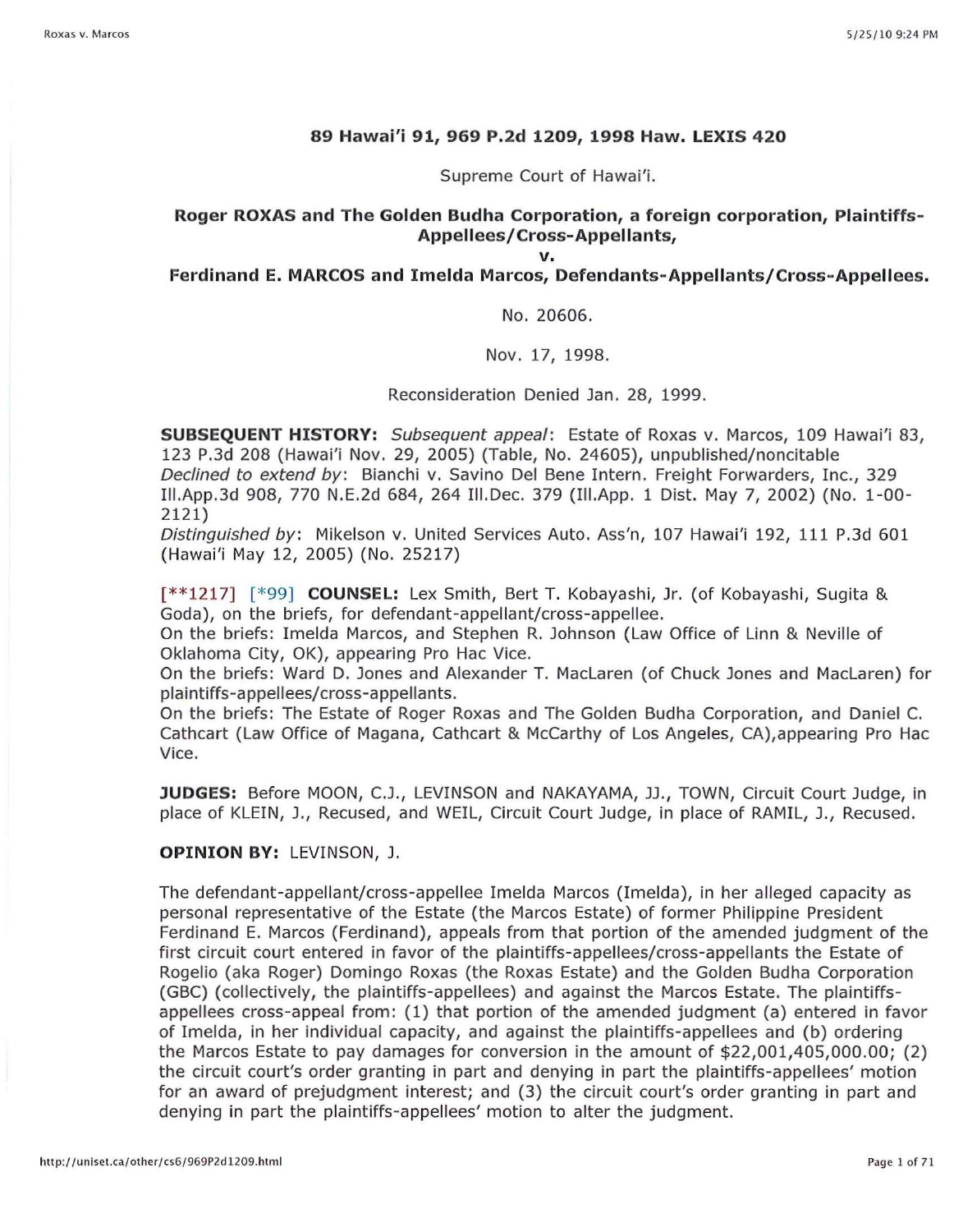#### **No.**

### **3Jn tbe** ~upreme **Qtourt of tbe mtnlteb** ~tates'

REPUBLIC OF THE PHILIPPINES, PHILIPPINE PRESIDENTIAL COMMISSION ON GOOD GOVERNMENT, PHILIPPINE NATIONAL BANK, AND ARELMA, INC.,

*Petitioners,*

V.

MARIANA J. PIMENTEL, THE ESTATE OF ROGER ROXAS, AND GOLDEN BUDHA CORP.,

Respondents.

**On Petition for a Writ of Certiorari to the United States Court of Appeals for the Ninth Circuit**

#### **PETITION FOR A WRIT OF CERTIORARI**

STEPHEN V. BOMSE *Counsel 0/Record* RACHEL M. JONES ADAM J. GROMFIN *Heller Ehrman LLP 333 Bush Street San Francisco, CA 94104 (415) 772-6000*

*Counsel/or Petitioners Republic 0/the Philippines and Philippine Presidential Commission on Good Government*

KENNETH S. GELLER CHARLES A. ROTHFELD DAVID M. GOSSETT *Mayer, Brown, Rowe* & *MawLLP 1909 K Street, NW Washington, DC 20006 (202) 263-3000*

*Counsel for Petitioners Philippine National Bank and Arelma Inc.*